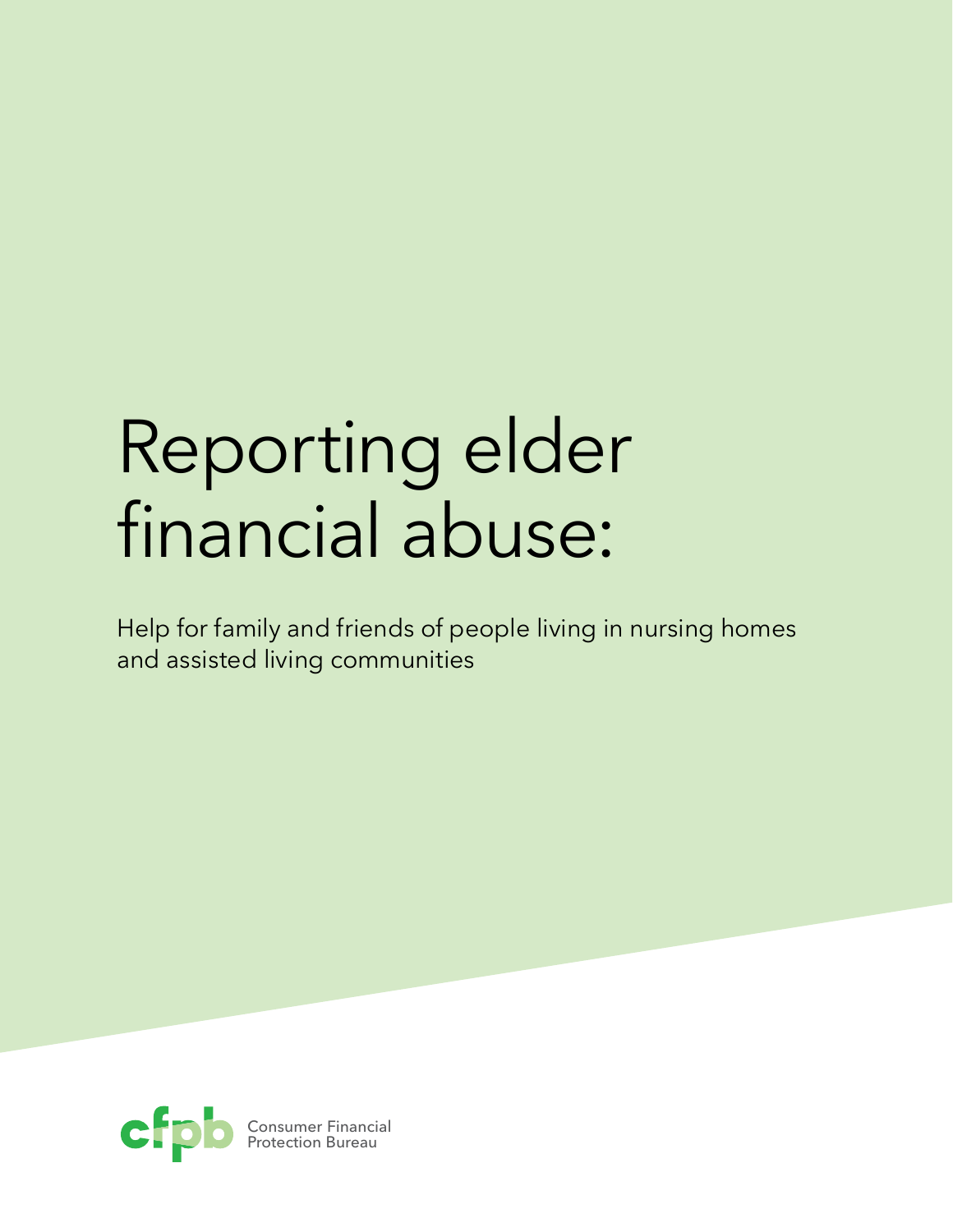# **What is financial abuse?**

Financial abuse is when someone takes or misuses another person's money or property for the benefit of someone other than that person. For example, neighbors, caregivers, professionals, and even family or friends may take money without permission, fail to repay money they owe, charge too much for services, or not do what they were paid to do. Financial abuse—sometimes called financial exploitation is a form of elder abuse. To learn how to recognize the signs of financial abuse, read the [guide on protecting people who live in nursing](https://files.consumerfinance.gov/f/documents/cfpb_preventing-elder-financial-abuse_friends-family-guide.pdf)  [homes and assisted living communities](https://files.consumerfinance.gov/f/documents/cfpb_preventing-elder-financial-abuse_friends-family-guide.pdf).

As a family member or friend, you are in a unique position to help protect your loved ones from financial abuse. If you suspect financial abuse, you should report your suspicions to the appropriate authorities. This resource explains how to report elder financial abuse.

There are four steps to help protect your loved ones from financial abuse: **(1) Prevent, (2) Recognize, (3) Record, and (4) Report**. This resource focuses on the final step, "Report." To learn about the other steps and get more information and resources, read our guide, Preventing elder financial abuse: A guide for family and friends of people living in nursing homes and assisted living communities.

# **Where should I report financial abuse?**

■ If you suspect elder financial abuse, report it to **Adult Protective Services (APS)**. APS are social services programs in each state. They serve older adults and adults with disabilities who need help due to abuse, neglect, or exploitation. Adult Protective Services is a common term, but this may not be the name of the agency in your state.

The **National Adult Protective Services Association** has information about how to report suspected abuse in each state: [napsa-now.org/get-help/help-in-your](http://napsa-now.org/get-help/help-in-your-area)[area](http://napsa-now.org/get-help/help-in-your-area).

The **National Center on Elder Abuse** has information about APS [ncea.acl.gov/NCEA/media/Publication/](http://ncea.acl.gov/NCEA/media/Publication/APS-Fact-Sheet.pdf) [APS-Fact-Sheet.pdf](http://ncea.acl.gov/NCEA/media/Publication/APS-Fact-Sheet.pdf) and the process of investigating a case [ncea.acl.gov/NCEA/media/Publication/APS-](http://ncea.acl.gov/NCEA/media/Publication/APS-Flow-Chart.pdf)[Flow-Chart.pdf](http://ncea.acl.gov/NCEA/media/Publication/APS-Flow-Chart.pdf). This can help you understand what happens after you file a report with APS.

- If there is an urgent risk of harm to your loved one or someone else, you should call **911** right away. Otherwise, you can call the non-emergency number for your **local police or Sheriff's office** to file a report. Some state laws define elder financial abuse as a specific type of crime. Financial abuse may also involve other crimes such as theft, fraud, forgery, embezzlement, or money laundering.
- You can also report financial abuse to your local **District Attorney's office** and ask them to prosecute the person who took advantage of your loved one.

# **What information do I need to file a report?**

Include as much information as possible in your report. Plan to share what you have observed. Even if you don't have all of the details, you should still file a report. The authorities who will investigate the situation do not expect you to know everything.

- Time, date, and location of the incident(s)
- Names of anyone who was involved and anyone who observed the incident(s)
- Description of the suspected financial abuse and any other types of abuse or neglect
- Your loved one's disabilities or health conditions, including any information about decision-making abilities or memory loss
- Whether you believe there is an urgent risk of danger to your loved one or someone else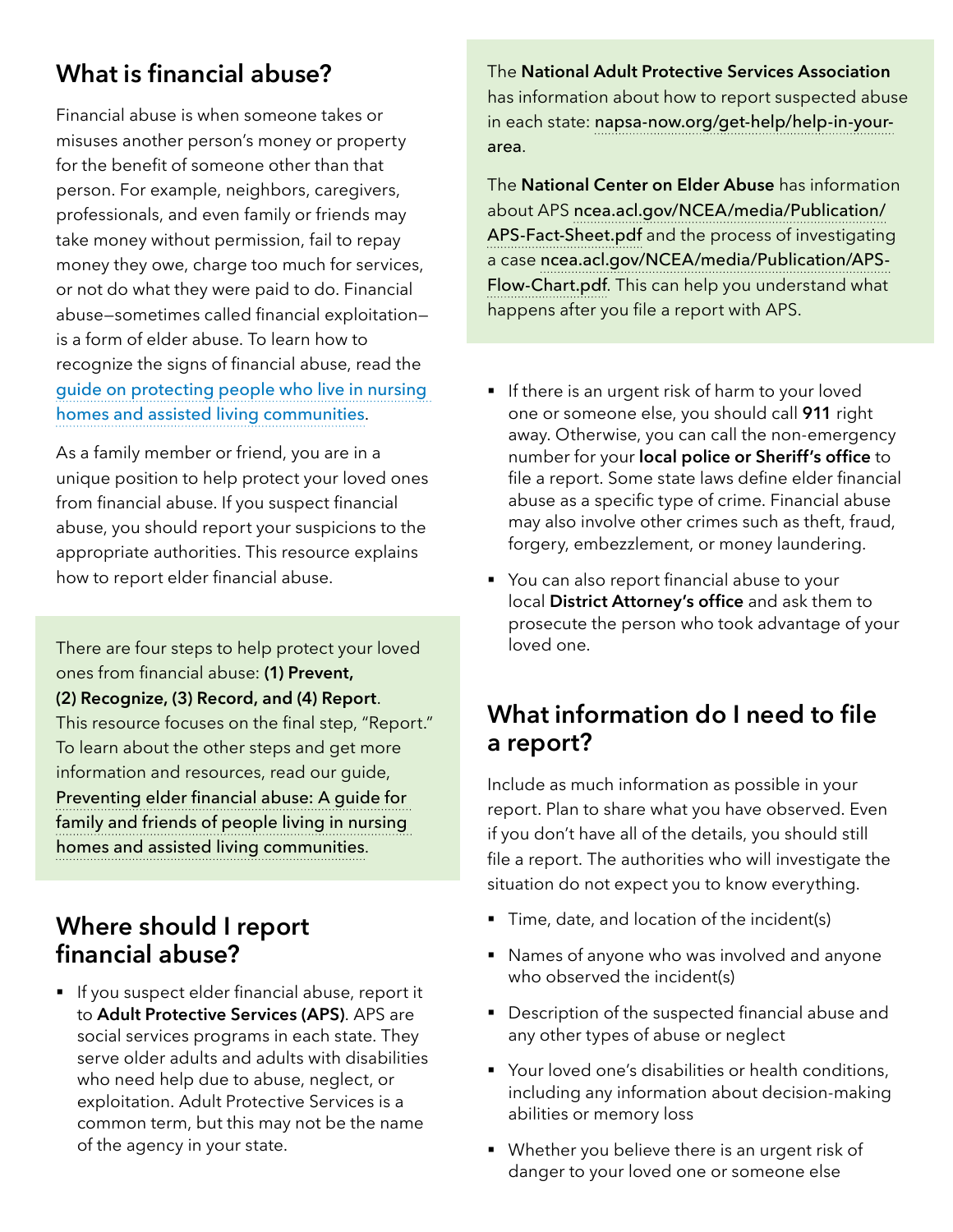# **What other types of help are available?**

The **U.S. Department of Justice's National Elder Fraud Hotline** can provide resources and referrals in your area.

**833-372-8311**

- **Example 1 Long-term care ombudsmen** help people living in nursing homes, assisted living communities, and similar adult care communities. Ombudsmen can advocate for your loved one and help solve the problem. Every state has an Office of the State Long-Term Care Ombudsman. Find yours here: t[heconsumervoice.org/get\\_help](http://theconsumervoice.org/get_help).
- § If your loved one has a **social worker, elder patient advocate**, or someone in a similar role, consider asking that person for help.
- **F** If there is a **resident and family council** in your loved one's community, you could tell the council about the situation and ask for help. Resident and family councils are groups of family members who work together to help people living in nursing homes and assisted living communities and their families.
- **EXTE:** If the financial abuse involved a financial account, work with your loved one to contact their bank, credit union, credit card company, or other financial services provider as soon as possible. Depending on the situation, the financial institution may be able to get your loved one's money back. You can also check whether your loved one has any insurance that might cover the loss.

#### Problems with an assisted living community or nursing home team member

§ **If you suspect that a care team member or volunteer of your loved one's assisted living community or nursing home may be financially abusing them**, report your concerns to the administrator or the team member responsible for receiving reports of abuse. If the problem is not resolved, you should be able to file a grievance, complaint, or both.

| Where does<br>your loved one<br>live? | You can report to                                                                                                                                                                                       |
|---------------------------------------|---------------------------------------------------------------------------------------------------------------------------------------------------------------------------------------------------------|
| <b>Nursing home</b>                   | State survey agency<br>that oversees Medicare-<br>certified or Medicaid-<br>certified nursing homes<br>$\;\;\bar{}\;$ State licensing board for<br>the perpetrator, if the<br>perpetrator is a licensed |
|                                       | professional                                                                                                                                                                                            |
| <b>Assisted living</b><br>community   | Assisted living licensing<br>boards                                                                                                                                                                     |
|                                       | State licensing board for<br>the perpetrator, if the<br>perpetrator is a licensed<br>professional                                                                                                       |

#### Problems with financial caregivers

- § **If you suspect that a Social Security representative payee is misusing your loved one's Social Security benefits**, contact the local Social Security office at [ssa.gov/locator](http://ssa.gov/locator) or call the Social Security Administration at 800-772-1213.
- § **If you suspect that a fiduciary appointed by the Department of Veterans Affairs (VA) is misusing your loved one's benefits**, contact the VA at [iris.](https://iris.custhelp.va.gov/app/answers/detail/a_id/3029) [custhelp.va.gov/app/answers/detail/a\\_id/3029](https://iris.custhelp.va.gov/app/answers/detail/a_id/3029).
- § **If you suspect that a guardian or conservator is misusing your loved one's money or property**, contact the court that appointed the guardian or conservator. Most courts have procedures for receiving and investigating complaints.

#### Scams

- **If the situation involved a scam**, report it to the Federal Trade Commission (FTC) at reportfraud. [ftc.gov](http://reportfraud.ftc.gov).
- **F** If the scam used the U.S. mail, report it to the U.S. Postal Inspection Service (USPIS) at 877-876-2455 or [uspis.gov/report](http://uspis.gov/report).